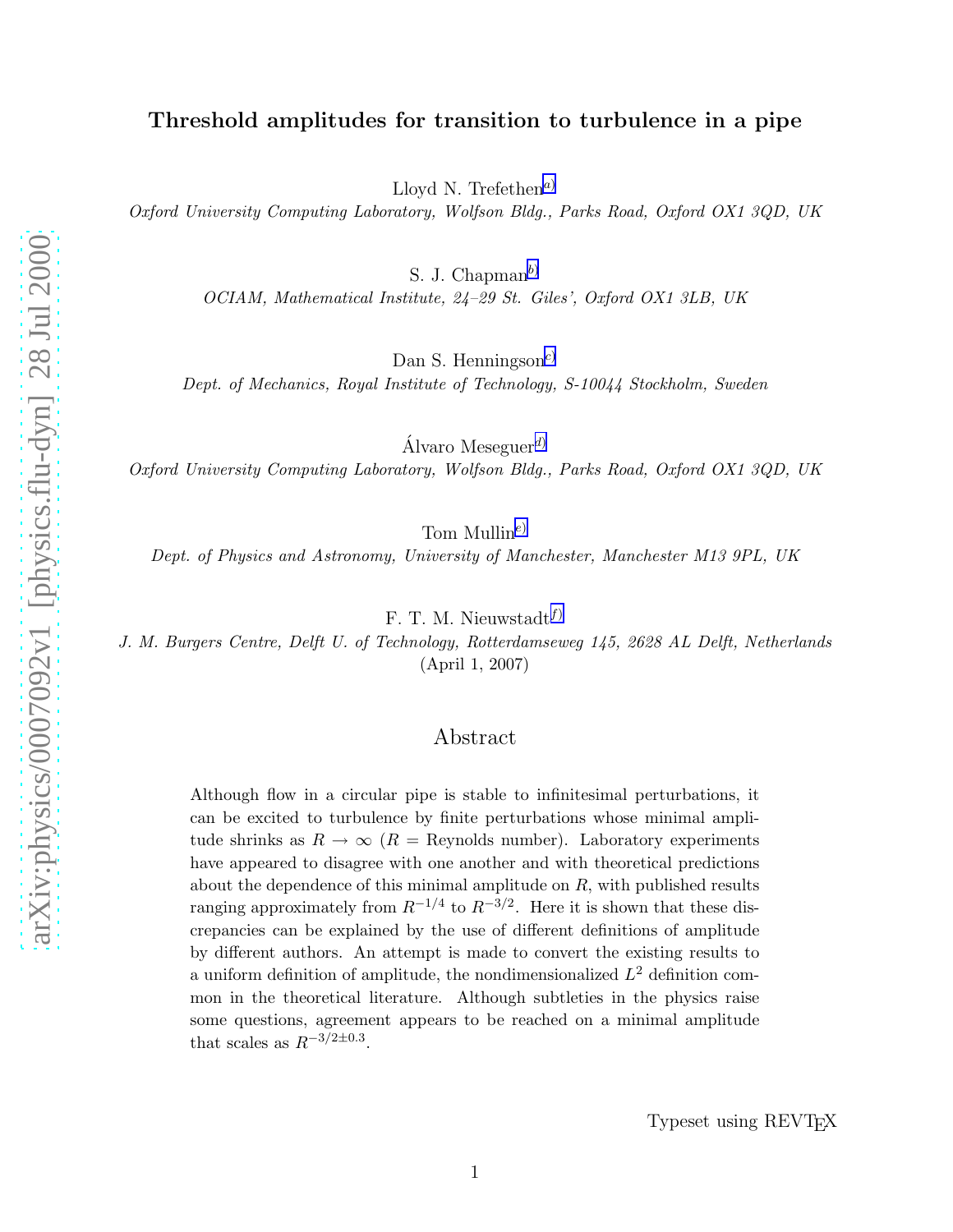## I. INTRODUCTION

<span id="page-1-0"></span>Laminar incompressible flow in an infinite circular pipe is mathematically stable, but in practice, pipe flows invariably undergo transition to turbulence if the Reynolds number R is high. It is generally accepted that an explanation for this phenomenon is that although the laminar state is stable to infinitesimal perturbations of the velocity field, certain small finite amplitude perturbations are enough to excite transition for large  $R$ . A natural question is, if  $\epsilon = \epsilon(R)$  denotes the minimal amplitude of all perturbations that may excite transition, and if  $\epsilon$  scales with R according to

$$
\epsilon = O(R^{\gamma})\tag{1.1}
$$

as  $R \to \infty$ , then what is the exponent  $\gamma$ ? A value of  $\gamma$  substantially below zero would correspond to a sensitivity of the laminar flow that increases rapidly with R.

We six, coming from diverse backgrounds in applied mathematics, scientific computing, and laboratory experimentation, have all been interested in (1.1), but the exponents  $\gamma$  that our different lines of research have suggested have varied by as much as a factor of six, from ≈−1/4 to −3/2. In discussions at the ERCOFTAC Workshop on Subcritical Transition in Delft in October, 1999, it became clear that we have been using inconsistent definitions of the amplitude of a velocity perturbation. Without a consistent definition, (1.1) of course has little meaning. The purpose of this note is to attempt to cast our various results in terms of a single definition of amplitude. The definition we shall use is essentially the one employed previously by Chapman[[1\]](#page-7-0), Schmid and Henningson [\[2](#page-7-0)], Trefethen, et al. [\[3](#page-7-0)], and others, and we shall call it the  $L^2$  amplitude. We do not argue that this definition is more or less appropriate physically than any other, merely that it is precise and that it provides a reasonable starting point for discussion.

Specifically, in this note we attempt to convert the experimental results of Draad and Nieuwstadt [\[4,5](#page-7-0)] (henceforth DN) and Darbyshire and Mullin [\[6\]](#page-7-0) (henceforth DM) to  $L^2$ amplitudes. We conclude that in the  $L^2$  framework, DN's published exponent of  $-1$  should be adjusted to between about −2 and −1, and DM's published exponent of between −0.4 and  $-0.2$  should be adjusted to between  $-1.8$  and  $-1.15$ . One reason why these adjusted values are expressed as ranges rather than single numbers is that both sets of experiments introduce perturbations by injection from the side of the pipe, and it is not known exactly what perturbations these injections induce in the velocity field within the pipe. We emphasize that these ranges are rough, having nothing like the two-digit precision suggested by a number like  $-1.15$ .

Based on an asymptotic analysis of the Navier–Stokes equations, Chapman[[1\]](#page-7-0) has predicted the values  $\gamma = -5/4$  for plane Couette flow and  $\gamma = -3/2$  for plane Poiseuille flow, and discussed the relationship of these predictions to existing evidence from direct numerical simulation of the Navier–Stokes equations (DNS)[[7,8\]](#page-7-0). (In the plane Poiseuille case one restricts attention to perturbations that avoid the Tollmien–Schlichting instability.) In work not yet written for publication, Chapman has extended the prediction  $\gamma = -3/2$  also to pipe flow. Thus if our adjusted exponents for the DN and DM experiments are correct, there would appear to be reasonable agreement between two independent laboratories and a theoretical calculation on an exponent for the pipe in the vicinity

$$
\gamma \approx -\frac{3}{2}.\tag{1.2}
$$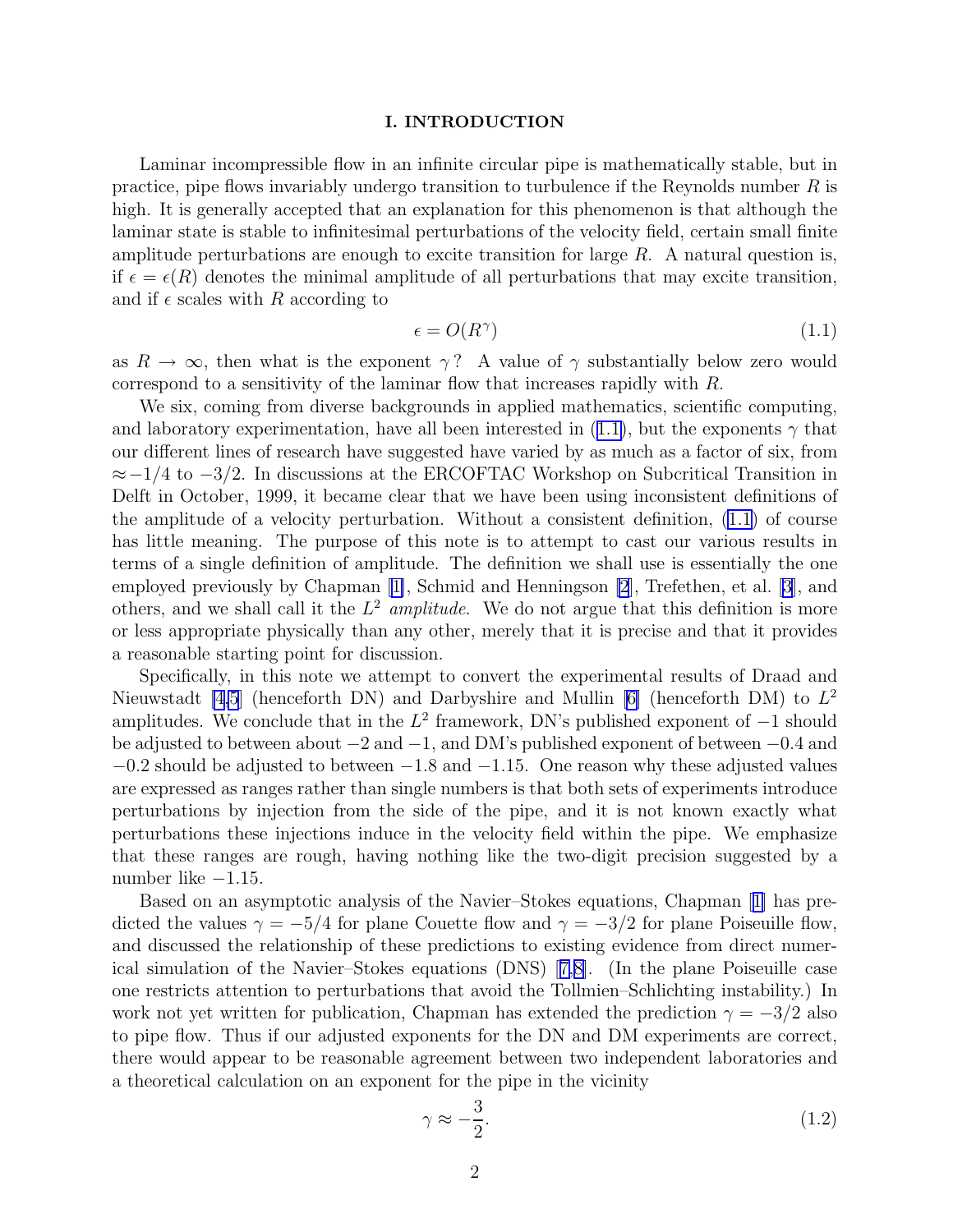<span id="page-2-0"></span>This result would be consistent with the conjecture of Ref. [\[3](#page-7-0)] that  $\gamma$  is strictly less than -1, an inequality also satisfied by most of the low-dimensional ODE models of the Navier–Stokes equations that have been published in the 1990s[[9\]](#page-7-0). The apparent convergence of various lines of evidence on the estimate [\(1.2](#page-1-0)) looks promising, but we urge that it not be taken as definitive or as numerically precise. There are uncertainties at many points on both the experimental and theoretical sides, and no relevant data at all yet from DNS simulations for the pipe. Moreover, as we mention in Section 3, Chapman's asymptotic arguments are based on pipe lengths much longer than those in the DN and DM experiments, and for these pipes of finite lengths, somewhat less sensitivity to perturbations may be expected. We regard ([1.2\)](#page-1-0) as a rough working approximation.

# II. NONDIMENSIONALIZATION AND  $L^2$  AMPLITUDE

One source of confusion about  $\gamma$  has been the nondimensionalization of the Navier– Stokes equations. The  $L^2$  definition of amplitude is formulated within a particular choice of nondimensional variables, the standard one. We shall review this choice and explain why it can be a point of confusion.

We are concerned with the idealized problem of laminar flow through an infinite circular pipe. The standard nondimensionalization takes the pipe radius as the space scale and the centerline velocity as the velocity scale. Thus, after nondimensionalization, the radius and velocity become

radius = 1, velocity = 1.

These choices imply that the nondimensional time scale is the convective one, i.e., the time it takes the flow to travel downstream a distance of one pipe radius:

time to travel one pipe radius  $= 1$ .

Now there is also another time scale physically present in the problem, on which the effects of viscosity are felt. In our nondimensionalization this viscous time scale is  $R$ , the Reynolds number. Thus we have the following situation: a typical flow perturbation of small amplitude and of spatial extent comparable to the pipe radius is convected down the pipe at speed  $O(1)$  for a time  $O(R)$  and a distance  $O(R)$  before the effects of viscosity become significant.

With these scales agreed upon, we imagine an initial value problem in which at time  $t = 0$ , the velocity field consists of the laminar solution plus a divergence-free finite perturbation  $u(0) = u(x, r, \theta, 0)$ . The flow now evolves according to the Navier–Stokes equations, with the result that the initial perturbation develops as a time-dependent divergence-free function  $u(t) = u(x, r, \theta, t)$ . At any time t, we measure the amplitude of u in an  $L^2$  fashion:

$$
||u(t)|| = \left( \int_{-\infty}^{\infty} \int_{0}^{1} \int_{0}^{2\pi} u(x, r, \theta, t)^{2} d\theta r dr dx \right)^{1/2}.
$$
 (2.1)

Thus  $||u(t)||$  is the root-mean-square velocity perturbation over the whole pipe.

We now return to the matter of why these formulations may sometimes be confusing. In most laboratory experiments, and certainly in DM and DN, the Reynolds number R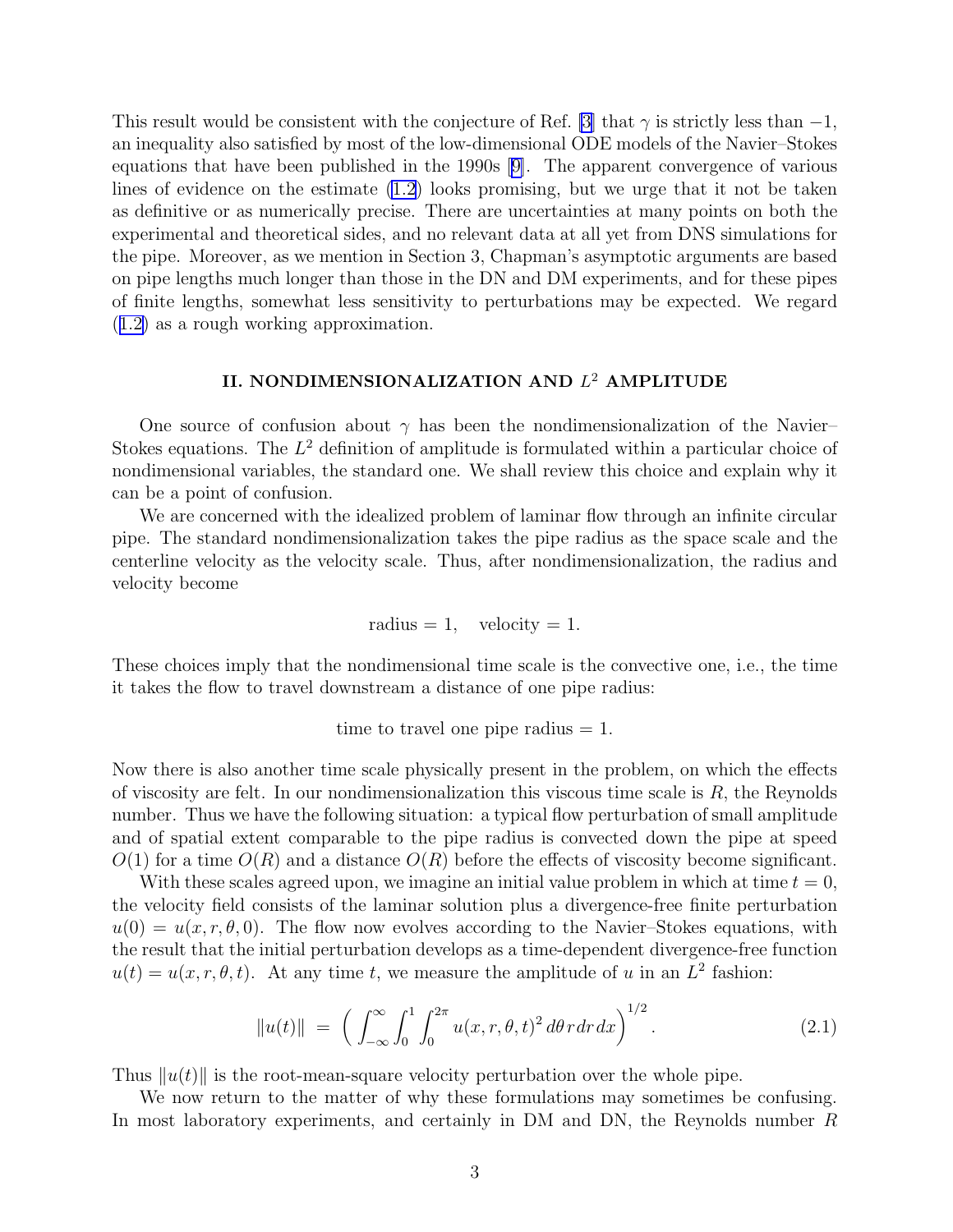<span id="page-3-0"></span>is controlled by varying the speed of the flow, not the viscosity. On the other hand in nondimensional units the speed of the flow is always 1, and other velocities are defined as ratios to this one. Thus to convert from laboratory to nondimensional units we must

multiply time measured in seconds by 
$$
R
$$
 (2.2)

and

divide velocity measured in meters/second by 
$$
R
$$
 (2.3)

(as well as R-independent scalings by pipe diameter divided by kinematic viscosity). In particular, the nondimensionalized  $O(R^{\gamma})$  and  $O(R^{-3/2})$  formulas of ([1.1\)](#page-1-0) and [\(1.2](#page-1-0)) would appear as  $O(R^{\gamma+1})$  and  $O(R^{-1/2})$  in laboratory units. Thus [\(1.2](#page-1-0)) can be paraphrased by the statement that if you double the speed of flow of water through an infinitely long pipe, the minimal velocity perturbation needed to excite transition becomes smaller in meters/second by a factor of about  $\sqrt{2}$  and smaller relative to the flow speed by a factor of about  $2\sqrt{2}$ .

#### III. ASYMPTOTIC ESTIMATES OF CHAPMAN

Chapman'spaper [[1\]](#page-7-0) estimates  $\gamma$  for channel flows by asymptotic analysis of the Navier– Stokes equations. The exponent  $\gamma = -3/2$  is obtained for plane Poiseuille flow, and though this has not yet been written for publication, the same exponent results from an analogous analysis of pipe flow. Chapman uses the  $L^2$  definition of amplitude as described above, except that he assumes a periodic flow perturbation and defines amplitude by an integral over one period. We believe that this does not affect the final result, so that his conclusion can be fairly summarized by ([1.2\)](#page-1-0).

We shall say nothing of the arguments of Ref. [\[1\]](#page-7-0) except to note that they are based on the specific initial condition that appears to be most effective at exciting transition, a streamwise vortex plus small non-streamwise components. If the analysis is correct, the threshold amplitude for such perturbations to excite transition will scale as  $R^{-3/2}$  as  $R \to \infty$ . In principle  $-3/2$  is thus a proposed upper bound for  $\gamma$  in the sense that there is the possibility that some other initial configuration might be found that would excite transition more effectively.

It must be noted, however, that Chapman's analysis is based on flow structures that evolve on a time scale  $O(R)$ , during which they move a distance  $O(R)$  and stretch a distance  $O(R)$ . For the mechanisms involved to come fully into play, a pipe would have to have length at least  $O(R)$ , i.e.,  $O(R)$  pipe diameters. This exceeds the actual pipe lengths of experiments, which are in the hundreds, not thousands or tens of thousands. Thus an exponent as low as the theoretical value of  $-3/2$  should not necessarily be observable in any existing pipe<br>experiment. (Conversely, Chapman also identifies other finite-R effects that act in the (Conversely, Chapman also identifies other finite- $R$  effects that act in the opposite direction, effects which make exponents  $\gamma$  estimated from data with  $R < 10^4$  more negative than the asymptotic values for  $R \to \infty$ .)

## IV. PIPE EXPERIMENTS OF DRAAD AND NIEUWSTADT

The DN experiments in the 36m pipe at the Delft University of Technology are described in detail in Ref. [\[4](#page-7-0)]. In these experiments, a disturbance is introduced into the laminar flow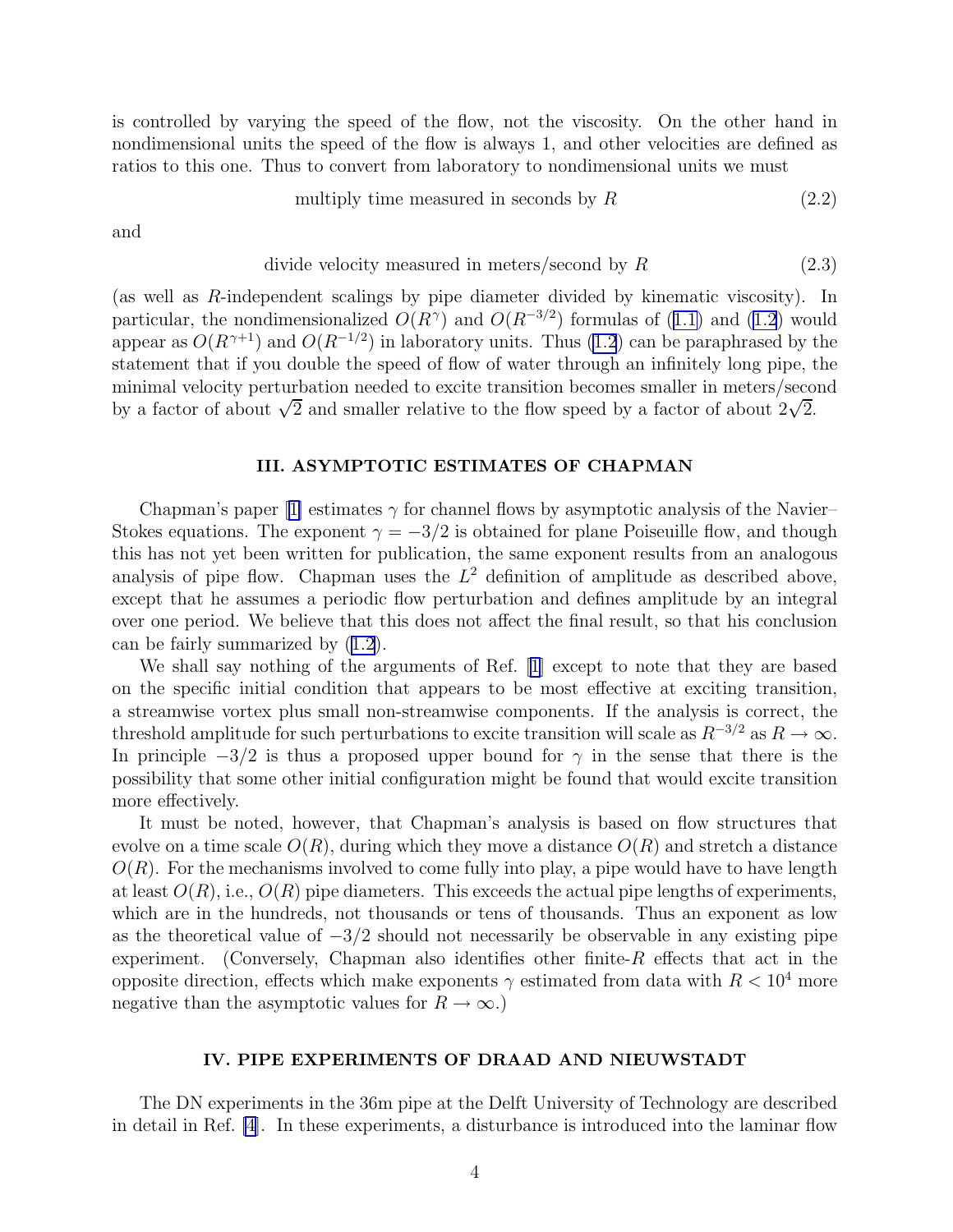through a set of slits in the side of the pipe. These are pumped in an oscillatory fashion so that water is injected and extracted sinusoidally at a controllable frequency and amplitude. As a measure of disturbance amplitude, DN take injection velocity nondimensionalized according to ([2.3\)](#page-3-0), i.e., divided by the flow velocity in the pipe. Their experiments lead to the following estimates, summarized for example in Figure 6.8 on p. 140 of Ref.[[4\]](#page-7-0):

DN as published: 
$$
\gamma \approx \begin{cases} -2/3 & \text{for long wavelengths,} \\ -1 & \text{for short wavelengths.} \end{cases}
$$
 (4.1)

"Long" and "short" wavelengths are defined in the usual nondimensional space scale, i.e., relative to the pipe radius. For simplicity, since our interest is in smallest perturbations that may excite turbulence, from now on we shall consider just the value −1 reported by DN for short wavelengths.

Several matters arise in the attempt to convert the DN result to the amplitude measure ([2.1\)](#page-2-0). The most obvious is the fact that since the DN perturbations are periodic in time, they have infinite  $L^2$ -amplitude. For the conversion to  $(2.1)$  $(2.1)$  we must guess how short a finite-length perturbation might have led to approximately the same observations. If a perturbation of length  $O(1)$  (i.e., of length independent of R) would suffice, then the exponent  $\gamma \approx -1$  can be taken at face value. On the other hand one might also imagine that perturbations of length and time scale  $O(R)$  (i.e., laboratory time  $O(1)$ ) as measured in seconds) would be needed. In this case the disturbance amplitudes must be multiplied by  $O(R^{1/2})$  for conversion to  $L^2$  amplitude because of the square root in ([2.1\)](#page-2-0), so that the estimate  $\gamma \approx -1$  should be increased by 1/2 to  $-\frac{1}{2}$ .

Thus at this stage of the discussion it would appear that the DN minimal exponent  $-1$ corresponds in the amplitude measure [\(2.1](#page-2-0)) to a figure in the range  $-1$  to  $-1/2$ .

It appears to us that there is also a second adjustment that should be applied to cast these results in terms of the  $L^2$  amplitude [\(2.1](#page-2-0)). DN measure disturbance amplitude by velocity in the injection and extraction slits. However, the velocity of the water in the slits is not proportional to the velocity of the perturbation it induces in the pipe. The reason is that as the flow speed in the pipe increases with  $R$ , a proportionally greater volume of water is disturbed by the injection and extraction, implying that the pointwise velocity disturbance shrinks.

*Penetration scenario.* Suppose that for any flow speed  $R$ , the injected perturbation penetrates approximately the full width of the pipe. Then because the amount of fluid into which it is injected scales as  $O(R)$ , the velocity amplitude reduces pointwise by  $O(R)$ . The exponents  $-1$  to  $-1/2$  would need to be decreased by 1, giving the range from  $-2$  to  $-3/2$ .

Non-penetration scenario. On the other hand, it is not obvious that injected perturbations penetrate the pipe effectively, and the other extreme scenario would seem to be that the injected perturbation affects a region near the pipe wall of width  $O(R^{-1})$ . In this case, the perturbation is distributed over a volume  $O(R^{-1}) \times O(R) = O(1)$ , i.e., a volume independent of  $R$ . The pointwise velocity amplitude will accordingly be independent of  $R$ in that region. At the same time, the fraction of the pipe filled by the velocity perturbation is now not  $O(1)$  but  $O(R^{-1})$ , implying an  $L^2$  correction factor of  $O(R^{-1/2})$ . Thus according to the  $L^2$  definition of amplitude, the exponents  $-1$  to  $-1/2$  would need to be decreased by  $1/2$ , giving the range from  $-3/2$  to  $-1$ .

Our discussion has raised two physical questions (whose answers may be related). Rather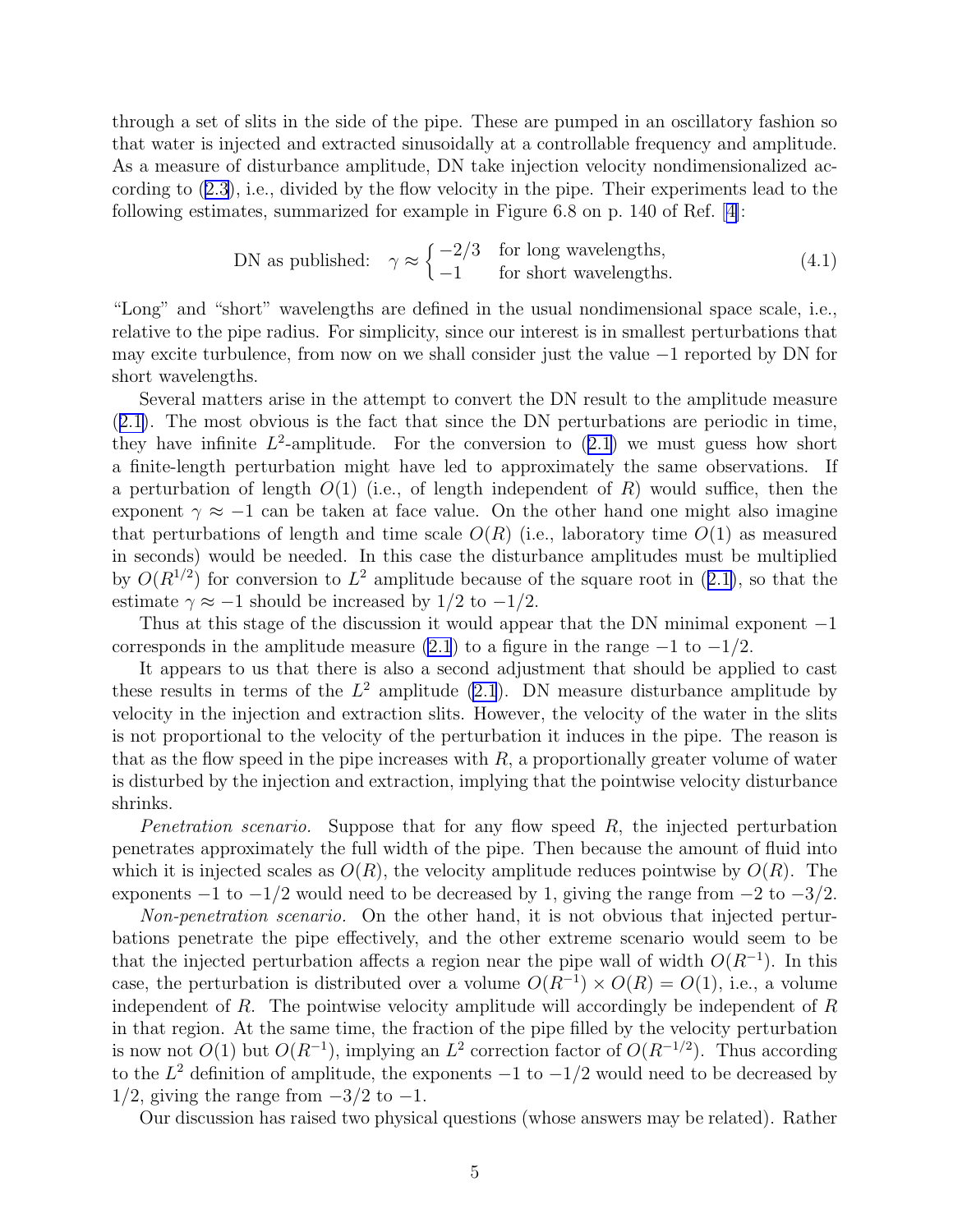than attempt to resolve them on the basis of meagre evidence, we summarize our current understanding of the DN observations for short wavelengths by the range

DN adjusted to  $L^2$  amplitudes:  $-2 \leq \gamma \leq 1$ .

In principle these are estimated upper bounds for  $\gamma$ , as it is always possible that the perturbations actually injected are not maximally efficient in exciting turbulence.

### V. PIPE EXPERIMENTS OF DARBYSHIRE AND MULLIN

The DM experiments, described in Ref. [\[6](#page-7-0)], were carried out in a 3.8m pipe at Oxford University. (The equipment subsequently moved with Mullin to the University of Manchester, where a new 17m pipe has recently been built based on the same design.) These experiments differ in many ways from those of DN, the most fundamental one being that water is sucked out of the pipe at fixed speed rather than pushed into it at fixed pressure. Another important difference is that whereas the DN perturbation is periodic, the DM perturbation is injected just once.

The DM paper does not propose a value for  $\gamma$  except to suggest that it seems to be just slightly less than 0. Based on the plots in Ref.[[6\]](#page-7-0), a rough estimate would seem to be

$$
DM as published: \quad -0.4 \le \gamma \le -0.2. \tag{5.1}
$$

However, the disturbance amplitudes reported by DM are not normalized by the velocity in the pipe. Introducing the adjustment ([2.3\)](#page-3-0) gives

$$
DM after nondimensionalization: -1.4 \le \gamma \le -1.2.
$$

Now the more difficult question arises, as in the DN case, of what further adjustment may be needed because of the complex relationship between the flow velocity in the slits and the perturbation velocities induced in the pipe. As with DN, the DM flow perturbations are measured in the slits, not in the pipe. The form of the injections even in the slits is complicated by the geometry of a drive mechanism mounted on a rotating plate. In adjusting what they call the amplitude  $A$ , DM increase the injected volume in proportion to A, the injection time approximately in proportion to  $A^{1/2}$ , and the maximum injection velocity approximately in proportion to  $A^{1/2}$ . Within the pipe, this will produce a velocity perturbation extending a distance on the order of  $A^{1/2}R$ .

*Penetration scenario.* Suppose the perturbation penetrates a distance  $O(1)$  into the pipe. Then the volume of the effective disturbance is  $O(A^{1/2}R)$  and its pointwise amplitude is  $O(A^{1/2}R^{-1})$ , giving an  $L^2$  amplitude  $O(A^{3/4}R^{-1/2})$ .

Non-penetration scenario. Suppose the perturbation penetrates only a distance  $O(R^{-1})$ into the pipe. Then the volume of the effective disturbance is  $O(A^{1/2})$  and its pointwise amplitude is  $O(A^{1/2})$ , giving an  $L^2$  amplitude of  $O(A^{3/4})$ .

We conclude that two further adjustments of the DM results are needed to convert them to  $L^2$  amplitudes. First, because what DM call A becomes  $O(A^{3/4})$  in the  $L^2$  measure, the numbers  $-0.4$  and  $-0.2$  should be multiplied by 3/4, becoming  $-0.3$  and  $-0.15$ . Second and more important, the final numbers obtained should be reduced by between 0 and 1/2. Putting all these adjustments together gives: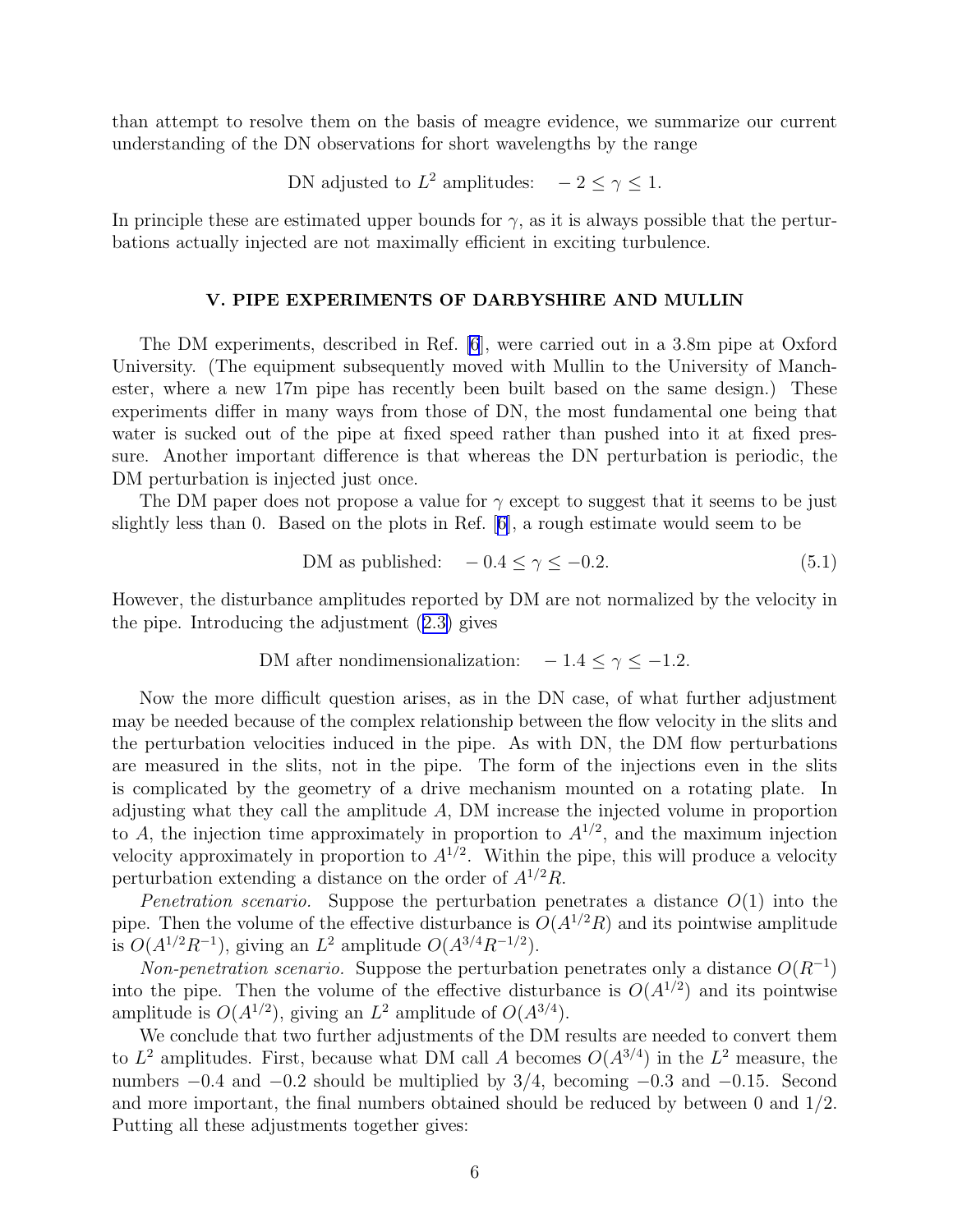DM adjusted to  $L^2$  amplitudes:  $-1.8 \le \gamma \le -1.15$ .

We emphasize once more that our arguments and measurements are not as precise as these numbers may suggest.

In principle these are again estimated upper bounds for  $\gamma$ , as it is again possible that the perturbations actually injected are not maximally efficient. In particular, it might be possible to excite turbulence more efficiently by disturbances shaped to have a streamwise length with a different dependence on R and on amplitude.

### VI. DISCUSSION

The existing experimental and theoretical literature on threshold exponents for transition in a pipe is based on inconsistent definitions of amplitudes, so the published results are not comparable. Here we have attempted to reformulate some of these results in a matter consistent enough for a meaningful comparison. There are numerous uncertainties in this process, including spatial vs. temporal growth of disturbances, solitary vs. periodic disturbances, form of the velocity field perturbation effectively introduced by injection, non-"optimality" of experimentally injected disturbances from the point of view of exciting transition, the effects of finite pipe length, and, of course, experimental error. For all these reasons, no decisive conclusion can be drawn from our comparison. The tentative conclusion we draw is that the reformulated experimental (Draad and Nieuwstadt; Darbyshire and Mullin) and theoretical (Chapman) results appear to agree upon a critical exponent roughly in the range  $\gamma = -3/2 \pm 0.3$ , if the centerline velocity is nondimensionalized to 1.

#### ACKNOWLEDGMENTS

The research of AM, TM, and LNT was supported by the Engineering and Physical Sciences Research Council of the UK under Grant GR/M30890. The work of TM was also supported by the Leverhulme Trust.